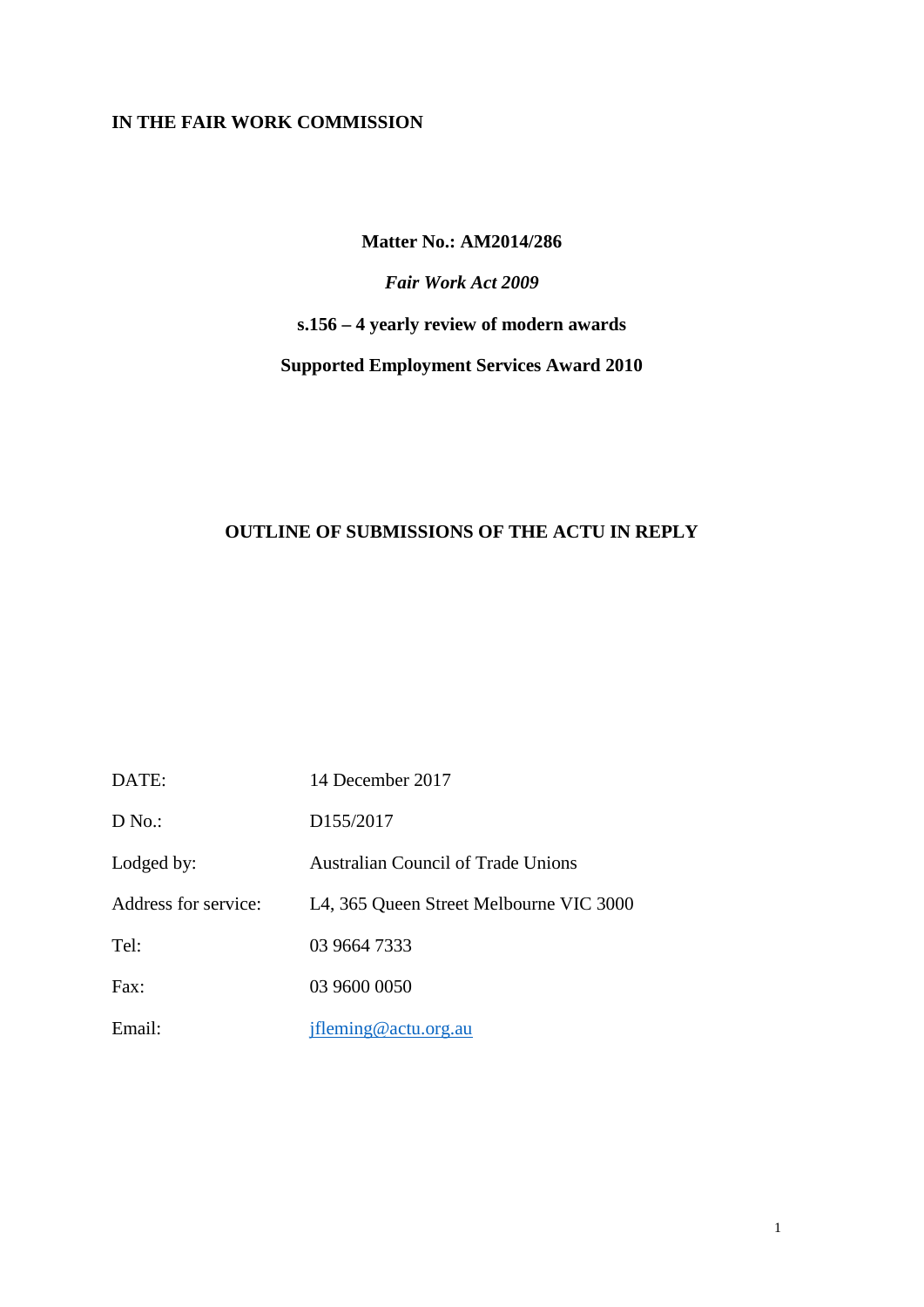## **A. Background**

- 1. These submissions respond to submissions filed by Australian Business Industrial and the NSW Business Chamber ('**ABI and the NSWBC**') dated 25 September 2017 and the submissions filed by National Disability Services ('**NDS**') and Greenacres Disability Services ('**Greenacres**').
- 2. The Australian Council of Trade Unions ('the **ACTU**') supports the submissions filed by AED Legal Centre on 3 October 2017; the Health Services Union ('**HSU**') on 22 September 2017 and United Voice on 25 September 2017.
- 3. The ACTU opposes the proposals made by ABI and the NSWBC, Greenacres and NDS ('**employer parties**') to vary the *Supported Employment Services Award 2010* ('**SES Award**') to:
	- (a) introduce a new wage assessment tool in the award titled the Work Value Classification Tool ('**ABI Tool**');<sup>[1](#page-1-0)</sup>
	- (b) redefine 'employee with a disability' and 'supported employment services' in the award; [2](#page-1-1)
	- (c) vary the penalty rates in the award for employees working in the fast food and retail industries; [3](#page-1-2) and
	- (d) retain the Greenacres wage assessment tool in the award.<sup>[4](#page-1-3)</sup>
- 4. The ACTU concurs with AED Legal Centre that all approved wage assessment tools in cl.14.4 of the SES Award, except the Supported Wage System ('**SWS**'), should be eliminated.

### **B. Preserving the Supported Wage System as the only necessary tool**

5. Whilst the Business Services Wage Assessment Tool ('**BSWAT**') has been removed from the SES Award, all the other remaining approved wage assessment tools except the SWS also contain competency-based assessments, as does the ABI Tool.

<span id="page-1-0"></span> <sup>1</sup> See Submissions in Support by Australian Business Industrial and the NSW Business Chamber, dated 25 September 2017.

<span id="page-1-1"></span> $2 \text{ See}$  Submissions in Support by National Disability Services, supported by ABI and the NSWBC.  $3 \text{ Ibid n1}$ .

<span id="page-1-2"></span>

<span id="page-1-3"></span><sup>&</sup>lt;sup>4</sup> See Submissions in Support by Greenacres Disability Services.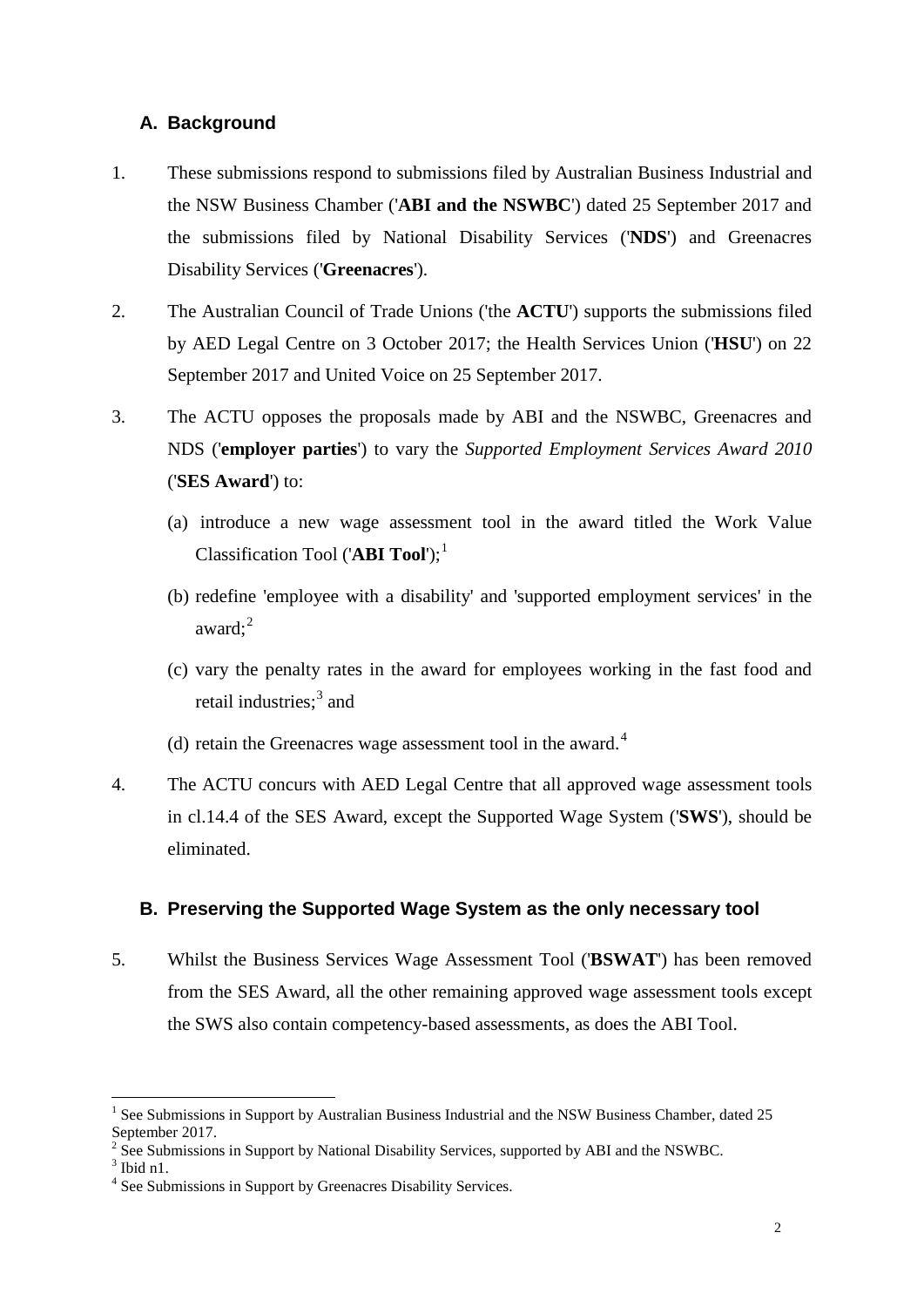- 6. The ACTU and the union movement have longstanding concerns about the use of competency-based wage assessment tools like the now defunct BSWAT to determine the wages of people with a disability, including scoring workers with a disability subjectively on elements such as general skills and competencies that are not related to the work being undertaken by the employee. This can lead to workers with a disability receiving wages lower than an assessment based only on their productivity/output.
- 7. The ACTU's longstanding concerns were noted by Katzmann J in *Nojin v Commonwealth of Australia* [2012] FCAFC 192 ('*Nojin*'), and are worth reiterating here in full:

"[263] The evidence was that the unions had in fact proposed the use of the SWS (Supported Wage System) assessment process, not the BSWAT, to assess wage levels. Although they did later endorse the BSWAT, they also reserved the right to comment on it after a period of operation, and they repeatedly raised concerns about the way in which it tested competency, the matter that lay at the heart of the appellants' complaints. In a submission by the ACTU and the LHMU in December 2005 the organisations were critical of the aspect of scoring people against "not critical" elements of their job, describing it as "incongruous". In a letter written in August 2009 the President of the ACTU noted the union's "long-standing concerns" about the BSWAT and its implementation, and in particular, the union's "ongoing concerns with the design of the BSWAT" relating to the assessment of competency. She stated:

The BSWAT separate assessment of core competencies is inconsistent with the revised national training framework. BSWAT assessment of every employee with disability against four industry based units of competency bears little relationship to Australian employment generally and is a major design fault of BSWAT. Qualifications or specific units of competency are directly related to classification level. Under BSWAT, selection of units of competency should only occur after the assessors identified if that competency is required at the classification level at which the employee is employed. BSWAT appears to miss this important step.

[264] She called for a comprehensive review of wage assessment tools".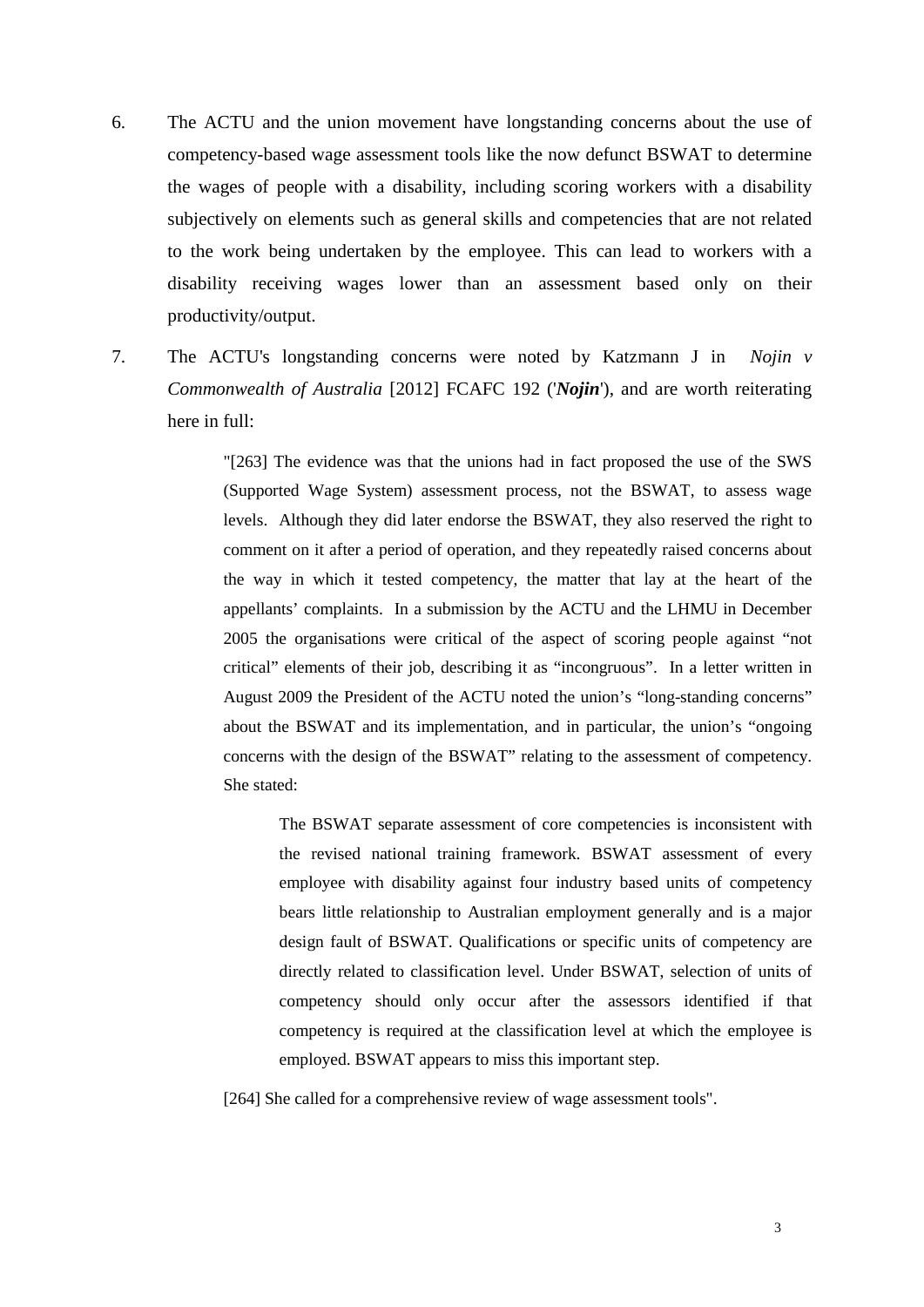- 8. The ACTU submits that the ABI Tool and all the wage assessment tools listed in cl14.4(b) of the SES Award except the SWS (collectively, the **non-SWS tools**') should be eliminated from/not inserted in the SES Award because:
	- (a) All the non-SWS Tools contain competency-based assessments;
	- (b) Competency-based assessments may unlawfully discriminate against employees with a disability;
	- (c) Unlike the non-SWS Tools, only the SWS tool:
		- i. Is entirely task-based, not competency based;
		- ii. Is developed and maintained independently by government in consultation with stakeholders;
		- iii. Involves independent, external assessment by trained assessors;
		- iv. Is simple and objective, avoiding arbitrary or subjective assessment criteria and weightings;
		- v. pays a pro rata amount of the minimum wage prescribed by the SES Award for the work an employer wishes to be performed according to the work classifications contained in the Award;
		- vi. Leaves the wage setting function and work value determinations of the Fair Work Commission ('**FW Commission**') undisturbed; and
		- vii. Is consistent with the modern awards objective, wage setting and other objectives of the *Fair Work Act 2009* ('**the Act**').

#### *Competency based tools are discriminatory*

- 9. The majority of employees with a disability employed under the SES Award are employed at Grade 2, the lowest grade applicable to an employee that has completed training. Neither Grade 2, nor Grade 1, as defined by Schedule B of the SES Award, refer to any general competencies that cannot be described and assessed as (basic) tasks and duties.
- 10. In *Nojin*, the Full Court of the Federal Court ruled that the competency-based component of the Business Services Wage Assessment Tool ('**BSWAT**') was unlawfully discriminatory, including that it indirectly discriminated against workers with an intellectual disability compared to workers with a physical disability. The Full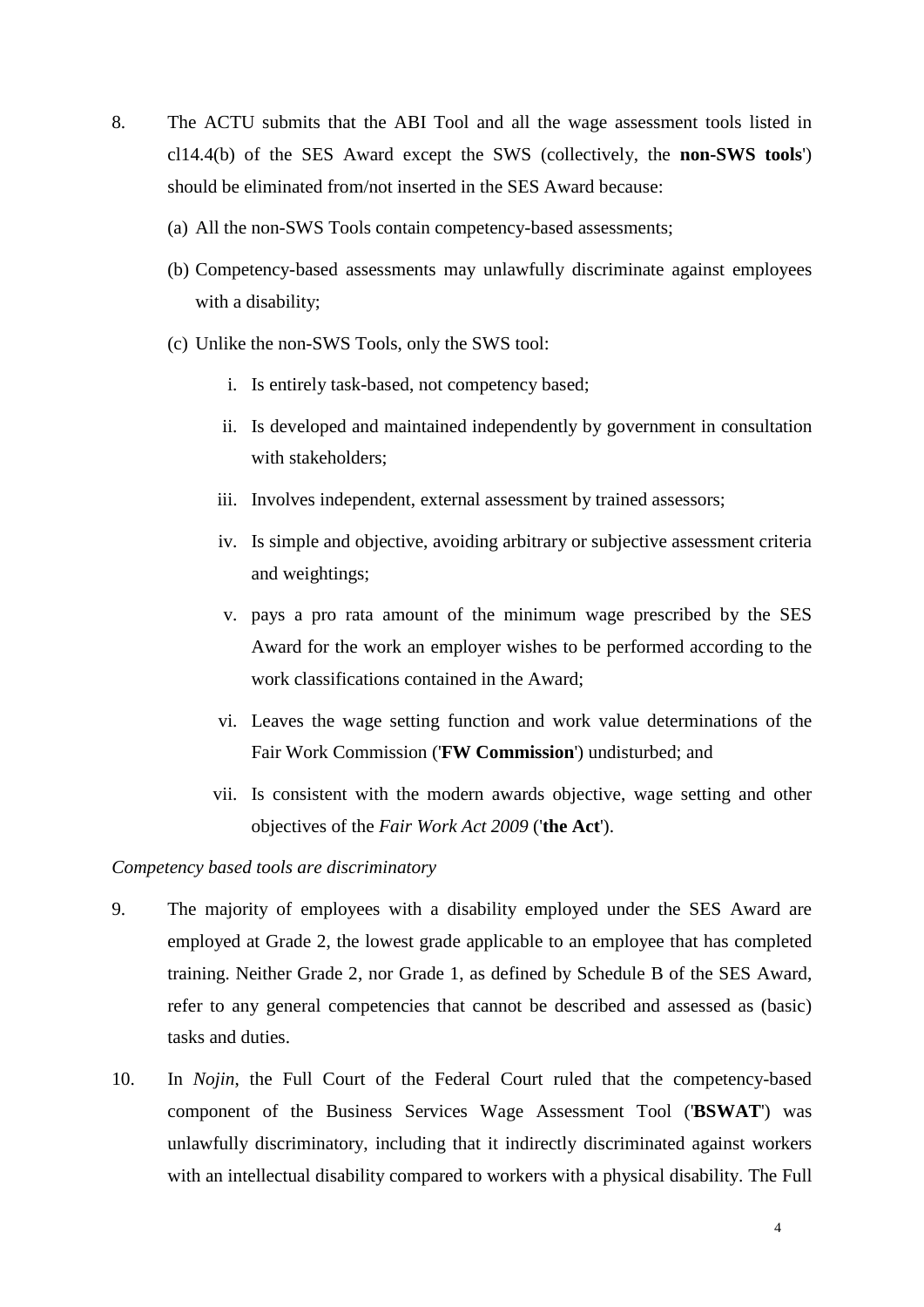Court ruled the competency based assessments in the BSWAT constituted requirements that were more difficult for intellectually-disabled workers to comply with and that this put such workers at a disadvantage compared to other workers, including physically disabled workers. The Bench identified a number of problems with competency-based tests, including that the testing of general skills introduced criteria irrelevant to the job and acted to diminish the wages of workers with a disability compared to what they would receive from an exclusively productivitybased test such as the SWS.

11. Following the decision in *Nojin*, BSWAT was removed from the SES Award.

## **C. Wage setting function**

12. The minimum wages objective in s284(1) of the *Fair Work Act 2009* ('**FW Act**') requires that the FW Commission 'establish and maintain a safety net of fair minimum wages, taking into account…', the following factors:

> "(a) the performance and competitiveness of the national economy, including productivity, business competitiveness and viability, inflation and employment growth; and

(b) promoting social inclusion through increased workforce participation; and

(c) relative living standards and the needs of the low paid; and

(d) the principle of equal remuneration for work of equal or comparable value; and

(e) providing a comprehensive range of fair minimum wages to junior employees, employees to whom training arrangements apply and employees with a disability.".

- 13. In setting, varying or revoking minimum wages in modern awards, the FW Commission is also required to take into account the modern awards objective in s134 of the FW Act. [5](#page-4-0)
- 14. The modern award objective requires that the FW Commission 'ensure that modern awards, together with the National Employment Standards, provide a fair and relevant minimum safety net of terms and conditions' taking into account the following factors:

"(a) relative living standards and the needs of the low paid; and

(b) the need to encourage collective bargaining; and

<span id="page-4-0"></span> <sup>5</sup> *Annual Wage Review* 2014 [2014] FWCFB 3500 at para [66-67].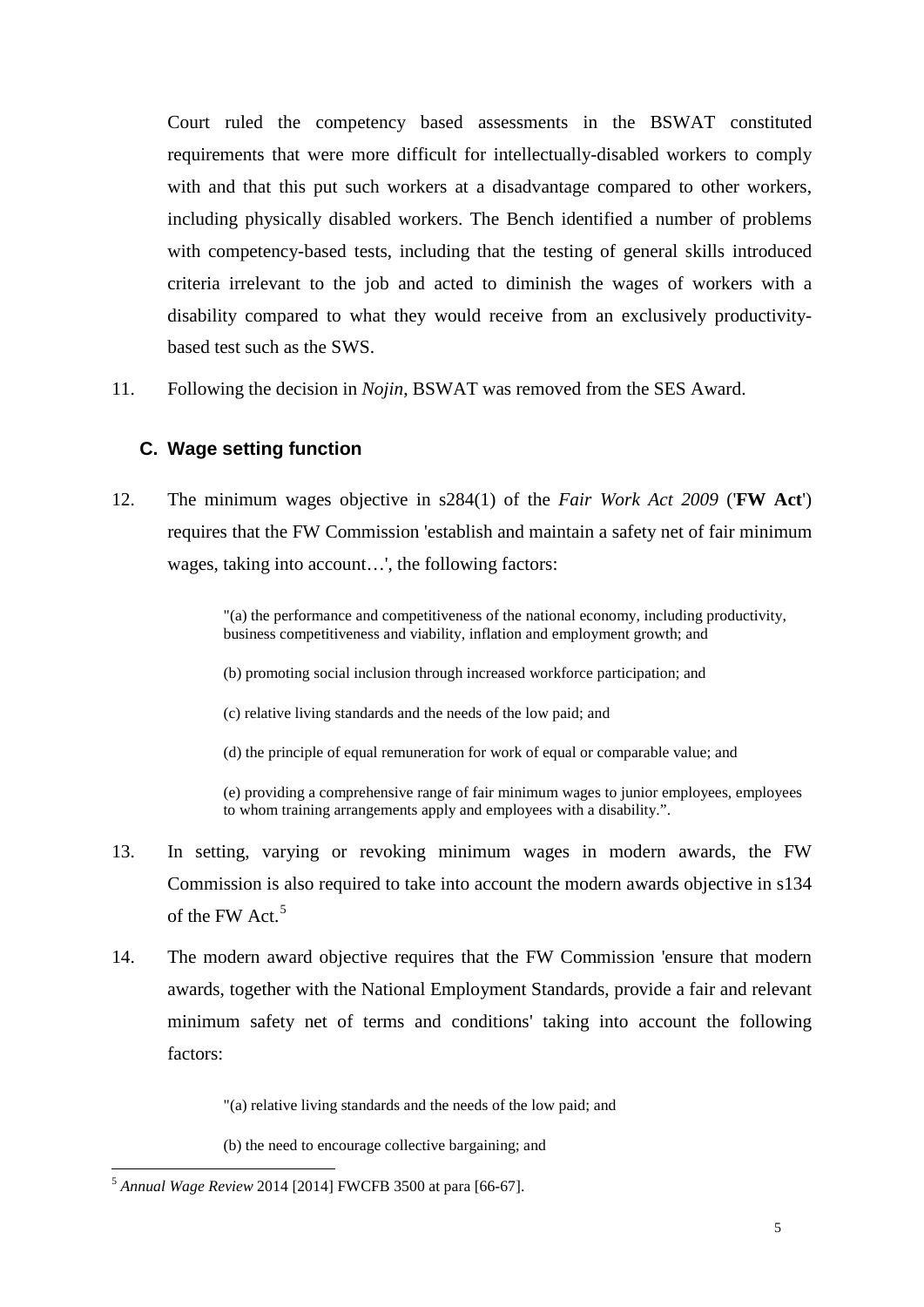(c) the need to promote social inclusion through increased workforce participation; and

(d) the need to promote flexible modern work practices and the efficient and productive performance of work; and

(da) the need to provide additional remuneration for:

(i) employees working overtime; or

- (ii) employees working unsocial, irregular or unpredictable hours; or
- (iii) employees working on weekends or public holidays; or
- (iv) employees working shifts; and

(e) the principle of equal remuneration for work of equal or comparable value; and

(f) the likely impact of any exercise of modern award powers on business, including on productivity, employment costs and the regulatory burden; and

(g) the need to ensure a simple, easy to understand, stable and sustainable modern award system for Australia that avoids unnecessary overlap of modern awards; and

(h) the likely impact of any exercise of modern award powers on employment growth, inflation and the sustainability, performance and competitiveness of the national economy."[6](#page-5-0)

- 15. Section 578(a) of the FW Act also directs the FW Commission to take into account the object of the FW Act in performing functions or exercising powers.
- 16. In keeping with those considerations, the FW Commission has set and maintains a stratum of classifications in modern awards with attendant scales of minimum pay rates. In determining those classifications, the FW Commission has made its own assessment of the work value of the work performed within those classifications. The classification structure in awards represent the FW Commission's assessment of work value and work value relativities between different classifications and pay rates.
- 17. Section 156(3) of the FW Act mandates that the Commission can only vary modern award minimum wages if satisfied that the variation is justified by work value reasons. In its annual wage reviews, the FW Commission has shown great care to preserve existing classifications and relativities in order to ensure uniformity and consistency of treatment. The FW Commission said in the 2011-2012 Annual Wage Review:

**[258]** The notion of a fair safety net of minimum wages embodies the concepts of uniformity and consistency of treatment. These concepts underpin the fixation of

<span id="page-5-0"></span> $6$  Se FW Act s134(1).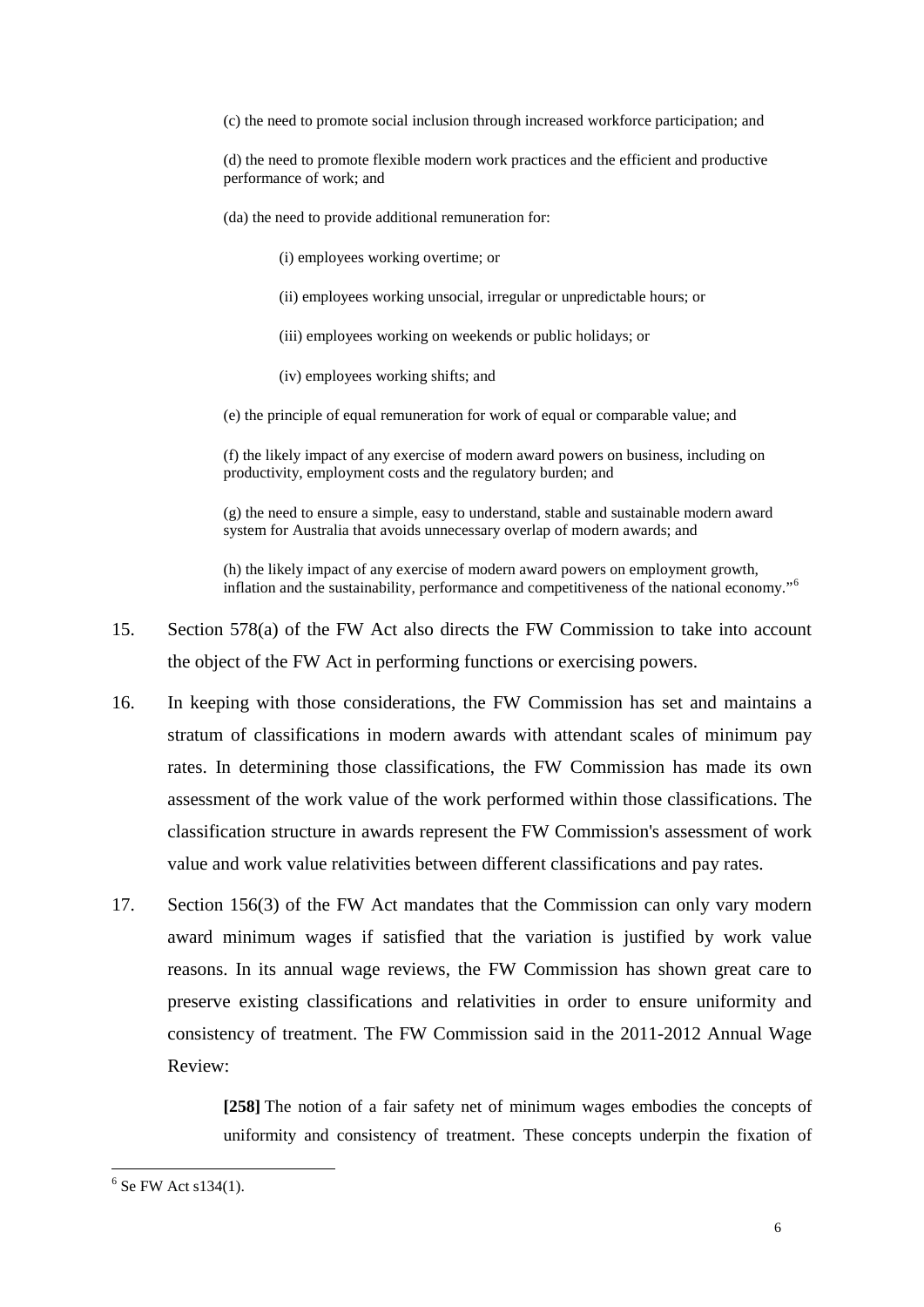minimum wages in modern awards and date back to the establishment of consistent minimum rates within and across awards endorsed in the *National Wage Case February 1989 Review* [167](https://www.fwc.gov.au/documents/decisionssigned/html/2012fwafb5000.htm%23P1984_167895) and implemented in the *August 1988 National Wage Case decision*[.168](https://www.fwc.gov.au/documents/decisionssigned/html/2012fwafb5000.htm%23P1985_167986) The principle of consistent minimum rates across awards was maintained through the award simplification process[;169](https://www.fwc.gov.au/documents/decisionssigned/html/2012fwafb5000.htm%23P1986_168119) the Paid Rates Review[;170](https://www.fwc.gov.au/documents/decisionssigned/html/2012fwafb5000.htm%23P1987_168173) and award modernisation[.171](https://www.fwc.gov.au/documents/decisionssigned/html/2012fwafb5000.htm%23P1988_168226) If differential treatment was afforded to particular industries this would distort award relativities and lead to disparate wage outcomes for award-reliant employees with similar or comparable levels of skill. In that context, it is important to note that in establishing and maintaining the minimum wages safety net, the Panel must take into account the principle of equal remuneration for work of equal or comparable value.

**[259]** The maintenance of consistent minimum wages in modern awards and the need to ensure a stable and sustainable modern award system would be undermined if the Panel too readily acceded to requests for differential treatment.<sup>[7](#page-6-0)</sup>

- 18. Only the SWS Tool preserves the classification and work value relativities in the SES Award and applies a pro rata rate of pay to an employee based on the employee's productivity/output. The non-SWS tools introduce their own classification systems based on different criteria and a different assessment of work value and work value relativities between different rates of pay. Hence, these tools undermine the wage setting function of the FW Commission. They reduce the FW Commission's ability to ensure that the minimum wage objective, modern award objective and object of the FW Act are met and that the FW Commission's work value assessment is preserved and uniformity and consistency of treatment is maintained.
- 19. We submit this function must remain with the FW Commission and a fair and relevant safety net requires that the same job classification structure apply to employees with and without disabilities.

### **D. Other employer parties' claims**

20. The ACTU supports and adopts the submissions of the HSU and AED Legal Centre. in relation to the other employer parties' claims: to redefine 'employee with a disability' and 'supported employment services' in the SES Award and to vary the

<span id="page-6-0"></span> $^7$  Annual Wage Review 2011–12 [2012] FWAFB 5000.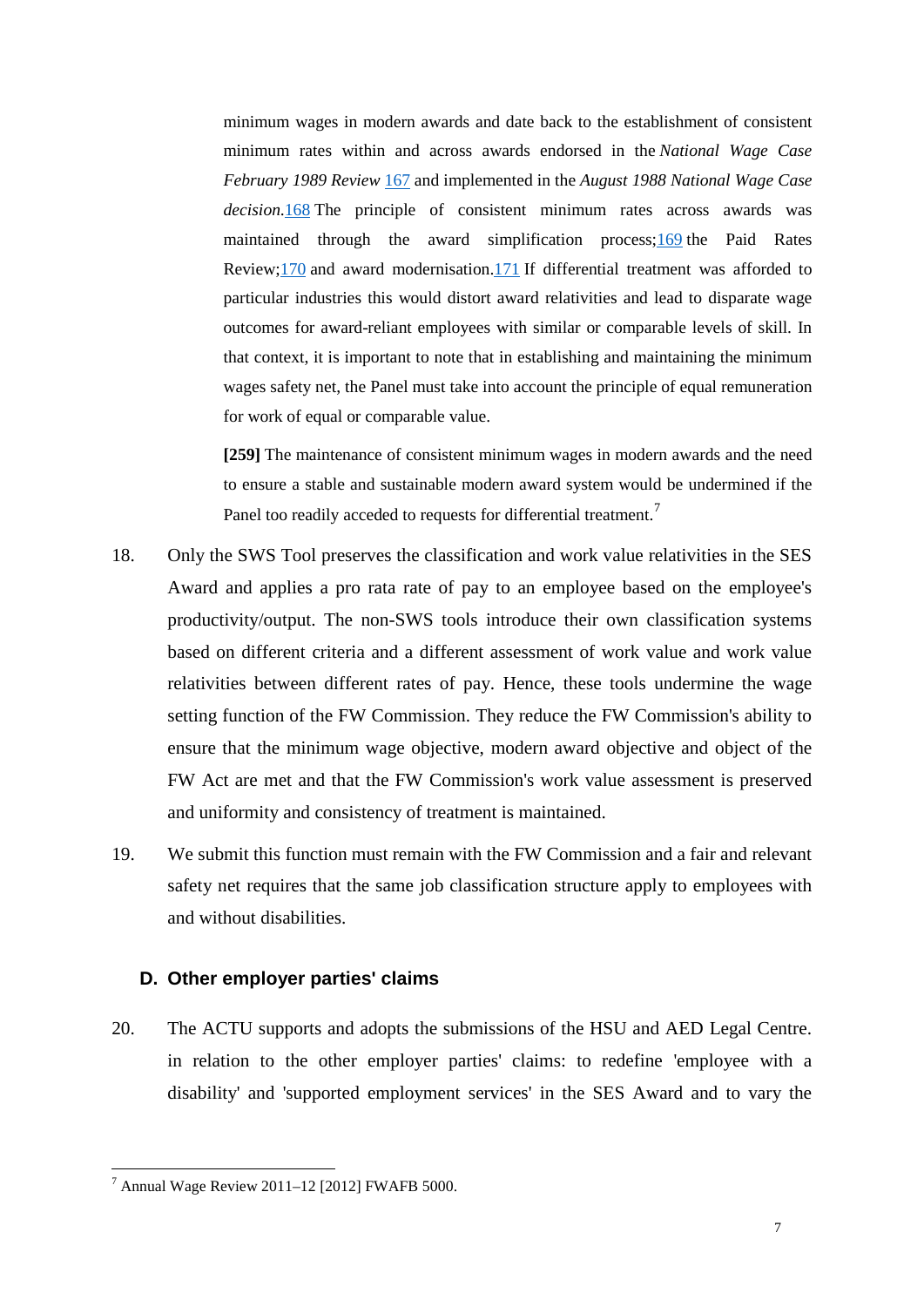penalty rates in the SES Award for employees working in the fast food and retail industries.

## **E. Modern awards objective**

- 21. In deciding whether to grant the employer parties' claims or to accede to the ACTU's submission that all non-SWS tools be eliminated, the FW Commission is required to ensure that the proposed variations of the SES Award meet the modern awards objective. The FW Commission may also only vary the award to the extent necessary to achieve the modern award objective.<sup>[8](#page-7-0)</sup>
- 22. As the Preliminary Jurisdiction Issues Decision confirms, there is a statutory presumption that, *prima facie*, the modern awards objective was met at the time the modern awards in question were made. This presumption can be displaced through submissions supported by probative evidence to the contrary. This presumption and the various criteria of the modern awards objective in s134 of the Act are addressed below.

### *Relative living standards and the needs of the low paid*

23. Most employees with disabilities employed under the SES Award are employed at Grade 2 and often paid a fraction of that rate. Many are paid a small fraction of that already low rate. As such, they are low paid workers. The potential for the non-SWS tools to provide for a lower rate of pay for low paid employees than a productivitybased test like the SWS Tool should not be countenanced.

### *The need to encourage collective bargaining*

24. This criteria is neutral in relation to the claims before the FW Commission.

#### *The need to promote social inclusion through increased workforce participation*

25. The case of *Nojin* demonstrates a factual example where competency-based assessment resulted in an employee with a disability receiving less pay than they would on a productivity-based test. Mr Prior, a legally blind employee with a mild intellectual disability working at an Australian Disability Enterprise ('**ADE**') was assessed using BSWAT and had his assessed productivity score of 50% reduced by

<span id="page-7-0"></span> <sup>8</sup> See Preliminary Jurisdictional Issues decision [2014] FWCFB 1788.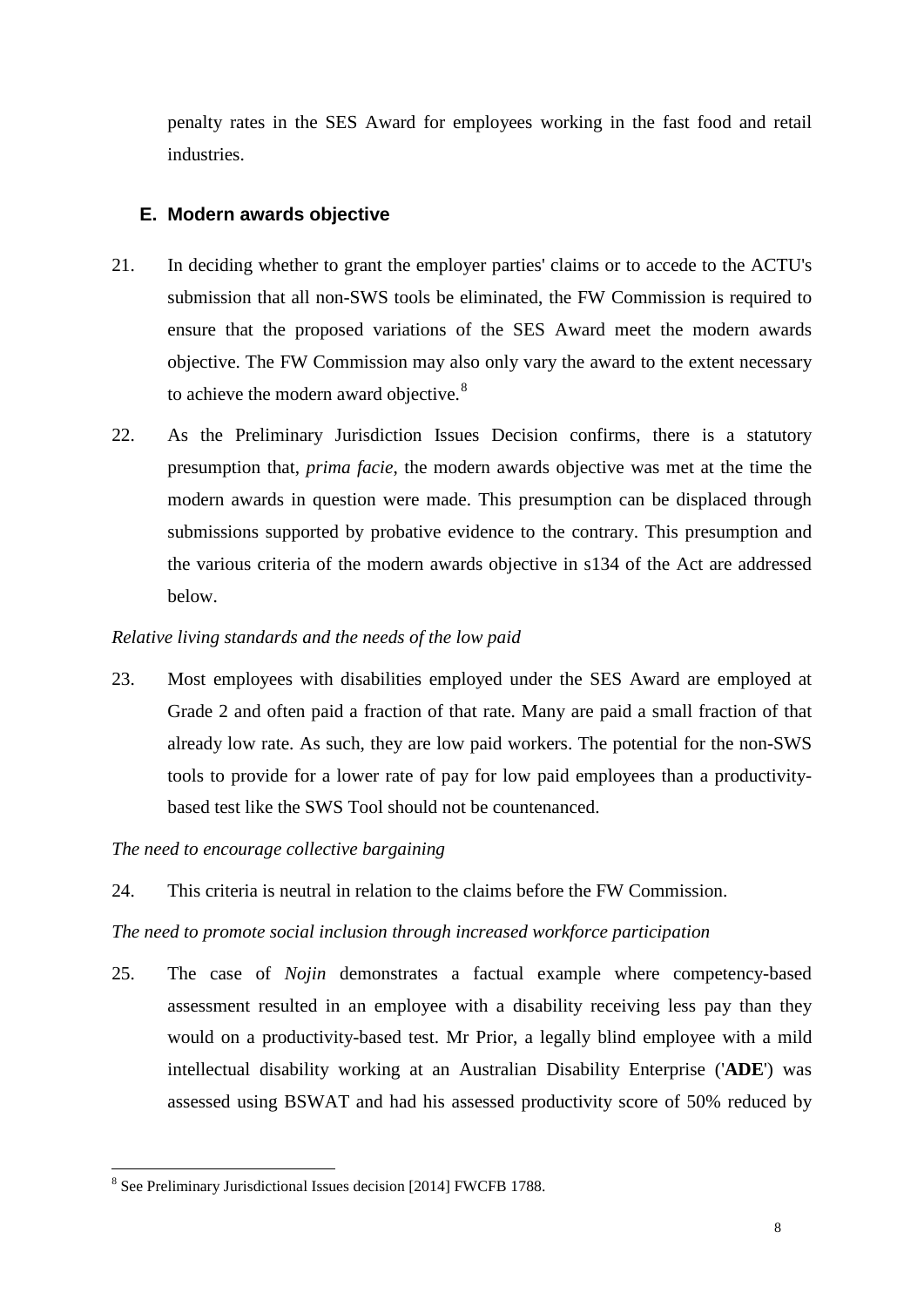half due to him scoring zero in the competency side of the test.<sup>[9](#page-8-0)</sup> Hence, he was paid just 25% of Grade 1 of the applicable award at the time, the *Australian Liquor, Hospitality and Miscellaneous Workers Union Supported Employment (Business Enterprises) Award 2001*.

- 26. Expert and evidence and survey data in that case suggested that, across the board, employees with disabilities' competency-based scores under BSWAT were lower than productivity scores and this acted to reduce the wages that they would receive from an exclusively productivity-based test.<sup>[10](#page-8-1)</sup>
- 27. To the extent competency-based assessments unfairly reduce the wages of employees with a disability below what their productivity warrants, they discourage employees with a disability from seeking and maintaining employment and diminish workforce participation.

*The need to promote flexible modern work practices and the efficient and productive performance of work*

28. Unlike the non-SWS tools, only the SWS tool focuses exclusively on productivity rather than irrelevant competencies. The tool incorporates training where possible that improves productivity relevant to the job tasks so that employees can, where possible, move to higher duties and classifications within the award. Hence, the SWS tool is likely to be superior at promoting the efficient and productive performance of work.

*The need to provide additional remuneration for employees working overtime; working unsocial, irregular or unpredictable hours; working on weekends or public holidays; or working shifts*

29. This criteria is neutral with respect to the claims addressed here.

*The principle of equal remuneration for work of equal or comparable value*

30. Both the minimum wages and modern awards objectives require the FW Commission to account of the principle of equal remuneration for work of equal or comparable value. Section 302(2) of the FW Act states that '*Equal remuneration for work of equal or comparable value* means equal remuneration for men and women workers for work of equal or comparable value'. However, this did not prevent the FW Commission from determining that a broader concept of uniformity and consistency

<span id="page-8-1"></span><span id="page-8-0"></span><sup>9</sup> See *Nojin* at paragraph 76. <sup>10</sup> See *Nojin* at paragraph 84.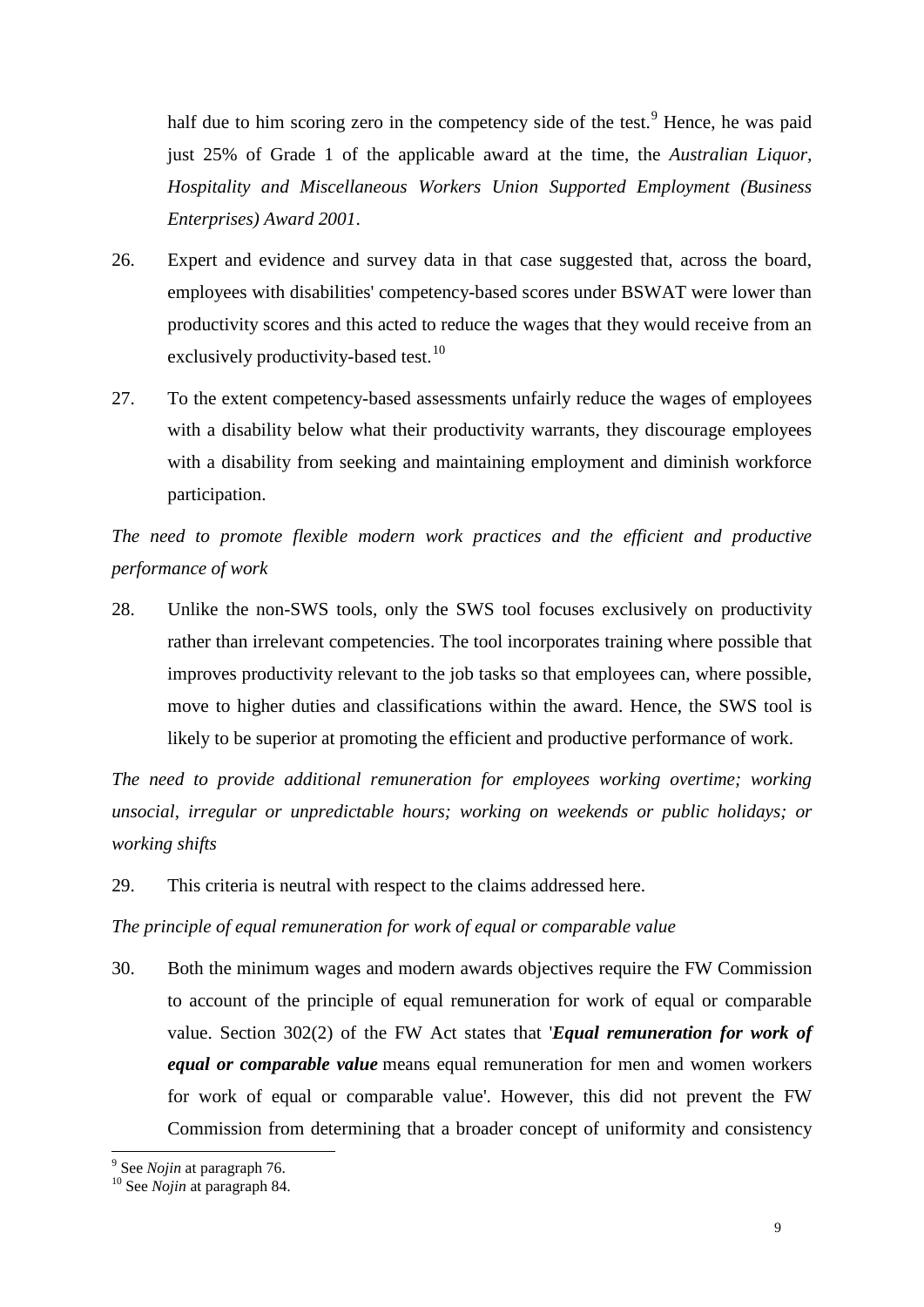of treatment is relevant to exercising its minimum wage setting functions in maintaining the minimum wages safety net as outlined above. If anything, the identification of 'equal remuneration for work of equal or comparable value' as a relevant consideration in the objective underscores and highlights that the principle of work value remains embedded in the wage fixation framework.

31. Of all the tools in question, only the SWS Tool preserves the FW Commission's classification structure and applies the applicable classification at a pro rata rate based on productivity. The other tools, having competency components, introduce work value assessments that do not apply to employees without disabilities thus preventing uniform and consistent treatment.

*The likely impact of any exercise of modern award powers on business, including on productivity, employment costs and the regulatory burden.*

32. As described above, the SWS Tool is likely to increase productivity compared to other wage assessment tools. It also reduces employment costs in that only the SWS Tool is conducted by and paid for by government. Simplifying the wage assessment process by removing the 19 wage assessment tools and attendant processes in the SES Award to one universal process will reduce the regulatory burden.

*The need to ensure a simple, easy to understand, stable and sustainable modern award system for Australia that avoids unnecessary overlap of modern awards*

33. Likewise, reducing the 19 wage assessment tools in the SES Award to one universal tool applicable across all awards will help to ensure a 'simple' and 'easy to understand' modern award system. So too, will preserving the job classification structure for all employees and linking any reduced wages for employees with disabilities to a simple non-arbitrary productivity assessment on a pro rata basis.

*The likely impact of any exercise of modern award powers on employment growth, inflation and the sustainability, performance and competitiveness of the national economy*

34. As the SWS Tool is a superior tool for promoting productivity, it is likely to have a positive effect on employment growth.

#### *Only the extent necessary to achieve the modern award objective*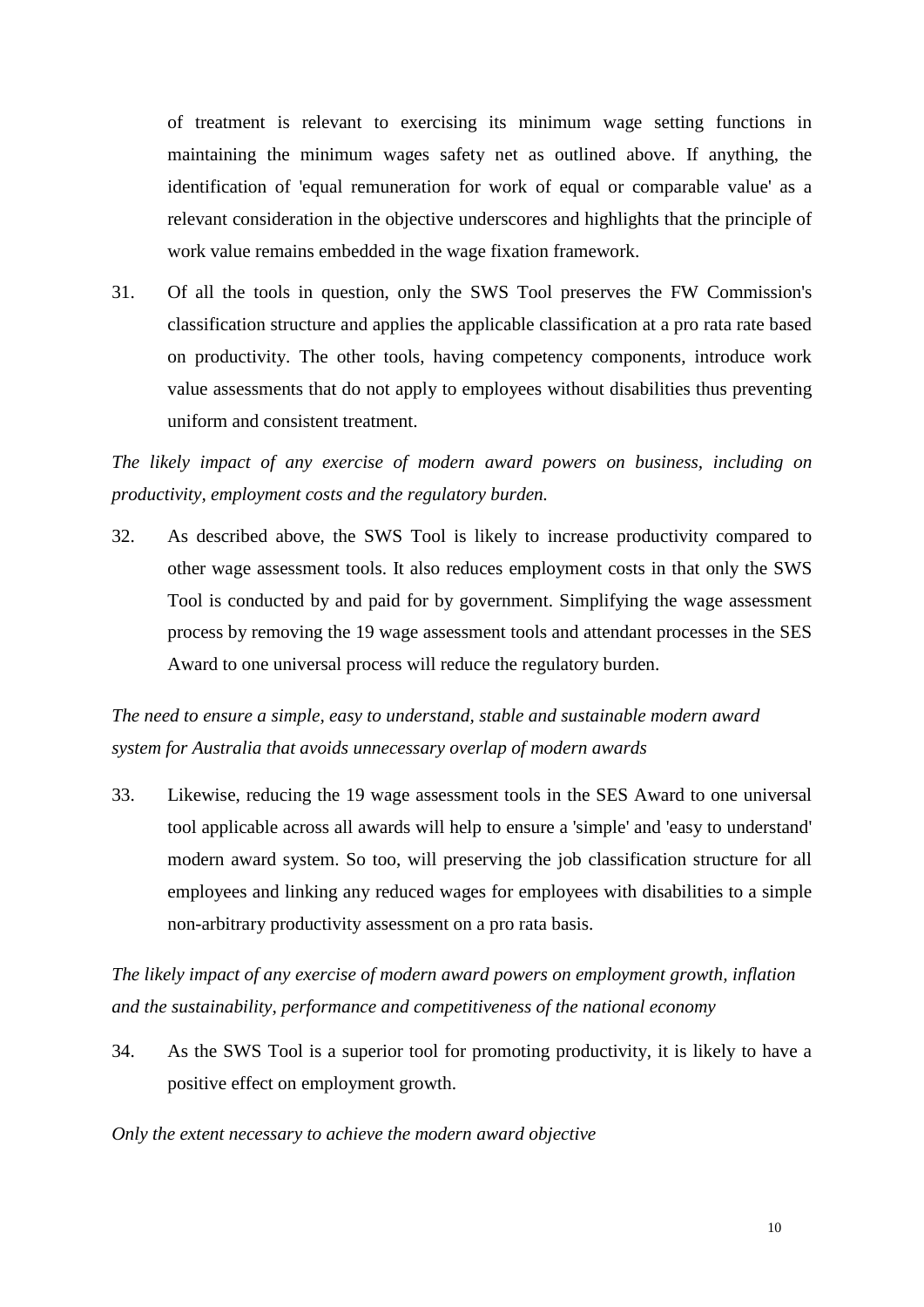35. Including another wage assessment tool such as the ABI Tool is not necessary in order to achieve the modern award objective when an existing tool, the SWS Tool, is adequate and indeed superior.

#### *Fair and Relevant Safety Net*

- 36. It is not fair that people with disabilities:
	- (a) Have less certainty about their job classification;
	- (b) Are subjected to unnecessary ongoing threat of performance assessment;
	- (c) Have their pay determined by additional competency criteria and are subject to a less certain work value assessment not performed by the FW Commission; and
	- (d) Unlike workers without disabilities, have their pay determined by criteria irrelevant to their job.
- 37. A fair system would preserve the same classification and work value system for employees with and without disabilities and only the SWS Tool ensures this.

#### *Presumption regarding the modern award objective*

38. The decision of *Nojin*, handed down after the insertion of the approved wage assessment tools into the award, highlights a number of problems with competencybased wage assessment as well as a detailed consideration of the SWS tool not before the FW Commission at the time it varied the award. The decision is sufficient to displace the presumption that the award objective was met at the time the award was made and to prompt the FW Commission to undertake a detailed review of the wage assessment tools under the SES Award.

### **F. Conclusion**

39. In conclusion, we submit that the modern awards objective and the maintenance of a fair and relevant safety net requires that the employer parties' claims in the SES Award be rejected and all wage assessment tools but the SWS be eliminated from the award. This is further buttressed by the need to preserve the FW Commission's wage setting function. The SES Award should authorise the wage assessment tool that best applies the award and that tool is the SWS.